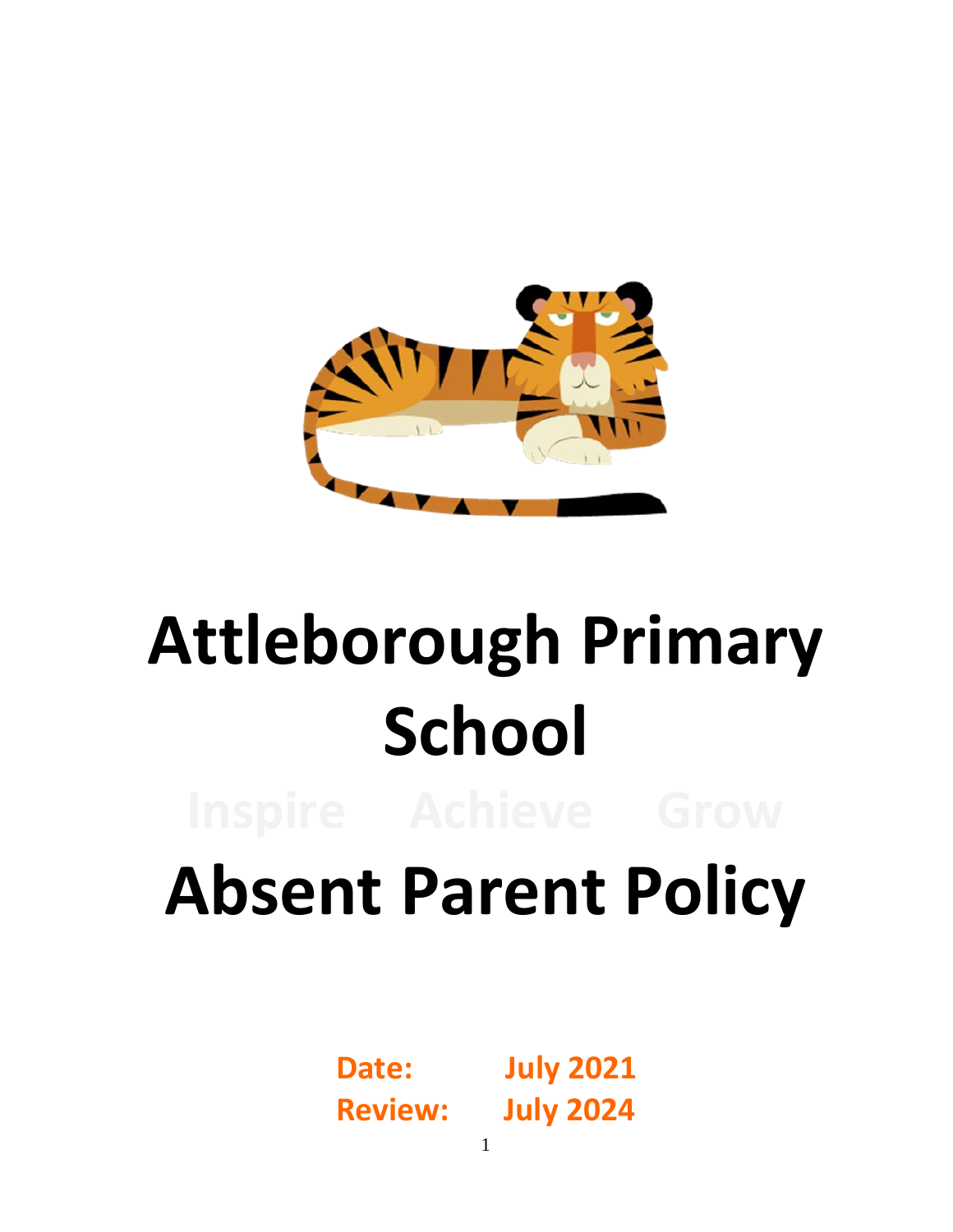At Attleborough Junior School we recognise that while some parents may be divorced or separated, both have a right to be informed of, and involved in, their child's educational progress.

#### **Definitions**

Schools have a legal duty to work in partnership with families and to involve all those with parental responsibility in their child's education. Section 576 of the Education Act 1996 defines a 'parent' as:

- All natural parents, whether they are married or not.
- Any person who, although not a natural parent, has parental responsibility for a child or young person.
- Any person who, although not a natural parent, has care of a child or young person (a person with whom the child lives and who looks after the child).

Parents as defined above must be treated equally, unless there is a court order limiting an individual's exercise of parental responsibility. In the event that the school is not informed of the existence of such an order, neither parent will have rights superior to the other.

Individuals who have parental responsibility, or care for a child, have the same rights as natural parents. This includes the right to:

- Receive information (eg. Pupil reports, school events etc)
- Participate in activities (eg elections for parent governors)
- Give consent (eg for school trips)
- Be involved in meetings concerning the child (eg participate in an exclusion procedure, appeal against admission decisions).

This entitlement cannot be restricted without a specific court order. The school does not have the power to act simply on the request of one parent to restrict another.

#### **Headteacher responsibilities**

The headteacher will ask parents or guardians for the names and addresses of all parents when they register a pupil.

It is the duty of the Headteacher to ensure that names and addresses of all parents, where known, are included in the admission register and also in pupil records, and are available to the pupil's teachers.

The headteacher will ensure that names and addresses of all parents are forwarded to any school to which the pupil moves.

The Headteacher will ensure that details of court orders are noted in the pupil's record.

Where the address of a non-resident parent is unknown, the headteacher will tell the resident parent that the nonresident parent is entitled to be involved in their child's education and request that information is passed on to them.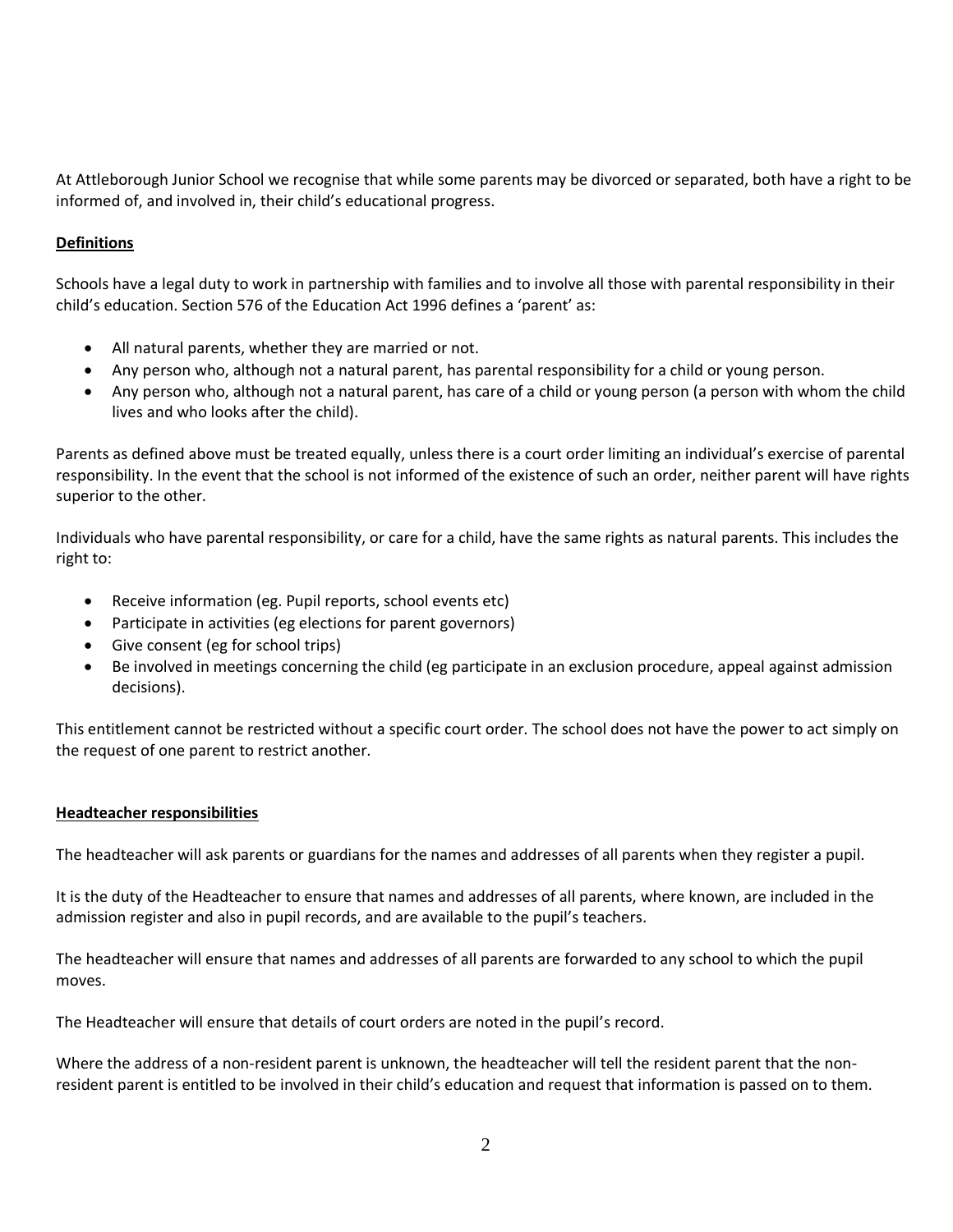#### **Parental Responsibility**

In order to help us to look after children whilst they are in our care, staff are required at the admissions interview to ask parents to provide certain information, such as name of both parents, address, contact details etc. They are also required to ask who has Parental Responsibility for the child.

This is important because it allows the school to be sure who has the right to make decisions about a child's education and medical treatment. However, this is a very specific legal term and many parents may be unaware of how it is applied:

 Parents of children joining the school are asked to bring their child's birth certificate. This ensures children are joining the correct year group and also helps the school ascertain who has parental responsibility.

- All mothers automatically have Parental Responsibility.
- If a child's parents were married at the time of the birth, both parents automatically have Parental Responsibility.

 For children born from the 1st December 2003 where the father's name is on the birth certificate, the father and mother will both have Parental Responsibility.

- In all other cases, fathers are required to officially obtain Parental Responsibility.
- Parental Responsibility cannot be lost, except by legal adoption, although it does not guarantee contact.

 Where there is a court mandated restraining order in place, a copy needs to be retained by the school which will put measures in place to ensure the child is not released to named individuals.

 Parents who have joint custody of the child are requested to keep the school informed, in writing, of any disputes they have with each other regarding the collection of children.

 The information provided to school when the pupil was enrolled, detailing whether both parents have parental responsibility, will be presumed to be correct unless a court order or original birth certificate proving otherwise is provided to the school.

It is the responsibility of parents to inform the school when there is a change in the family's circumstances. We recognise the sensitivity of such situations and we will maintain confidentiality requested by parents as far as possible. The school will also not make judgements about individual circumstances and both parents with be treated equally unless there is a specific ruling in existence. Staff will never pass judgement on either parent to the child. We need to be kept up to date with contact details, arrangements for collecting children and emergencies.

 Children's welfare and safety are paramount, where there are issues over access to children, the parent with whom the child resides should contact the school immediately.

In the event that the parents are unable to agree with one another on decisions regarding their child's educational programme, including but not limited to placement and participation in extra-curricular activities, the school will arrange a meeting with all parents in order to assist the parents in resolving the situation.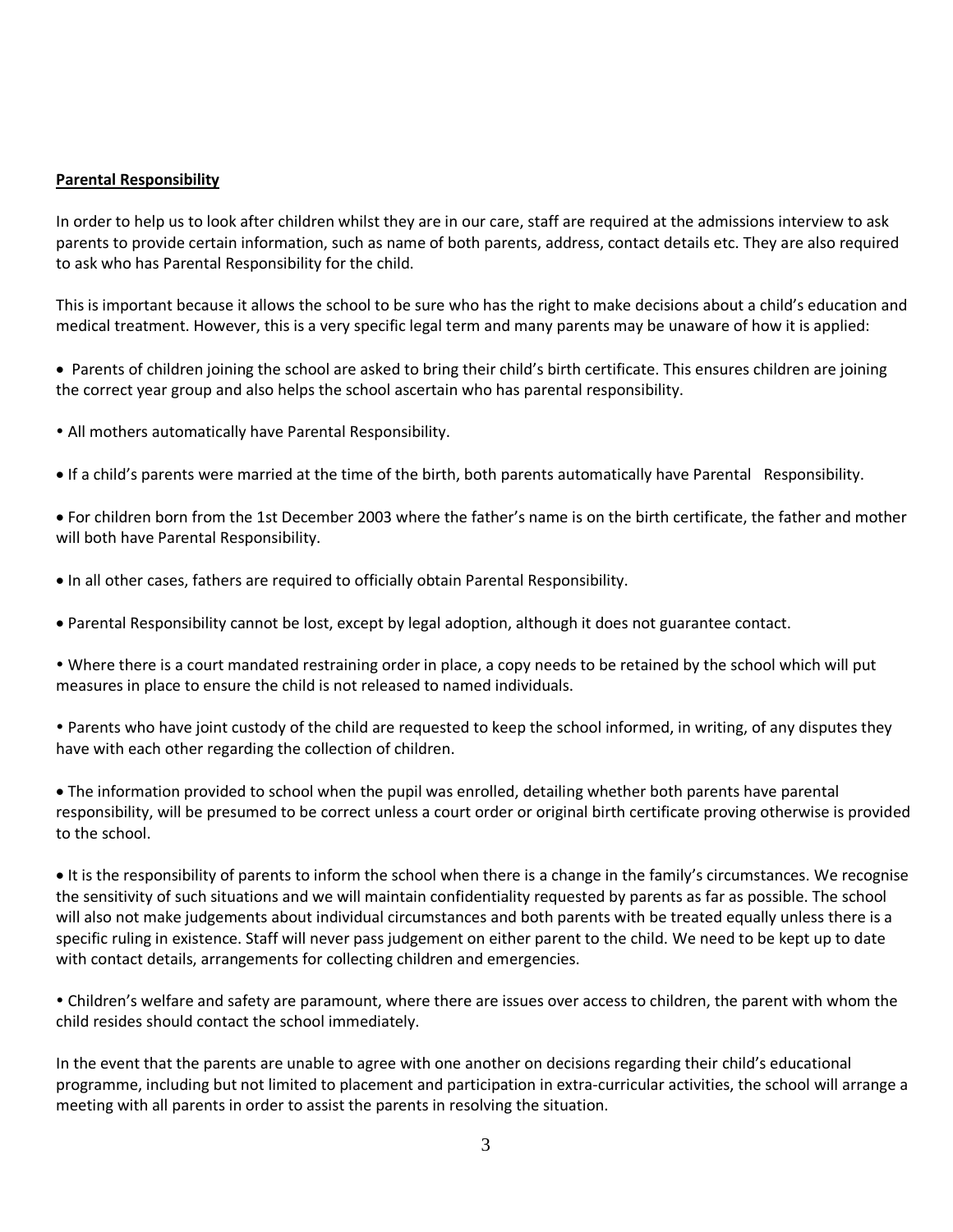We will maintain our open door policy with all parents, and the class teacher and/or Head Teacher will be available by appointment to discuss any issues. The school is under no obligation to inform the resident parent of the absent parent contacting the school. Any such information will be given at the discretion of the Head Teacher.

#### **Court Orders**

Upon receipt of any court order restricting access to a parent, the school retains the right to consult the Local Authority before taking immediate action. The school is only obliged to comply with an order if it is properly notified and has received a copy for its files, and only to the extent that it relates to the school. In the event that the school is not informed of the existence of such an order, neither parent will have rights superior to the other. Only a Court Order stating the arrangements is deemed to be valid; a letter from a solicitor is not sufficient.

#### **Obtaining consent**

If parental consent is required for outings or activities, the school will seek consent from the resident parent, unless the decision is likely to have a long-term and significant impact on the child or the non-resident parent has requested to be asked for consent in all such cases.

In cases where the school considers it necessary to seek consent from both parents, it is possible that one gives consent and the other withholds it. In such cases, the school will assume that parental consent has not been given.

#### **Name changes**

Parents are responsible for resolving potential conflicts about the change of a surname.

There must be consent from both parents after divorce or separation for registering a change of name of a pupil.

The school will ensure that the change in surname is supported by written evidence.

A separated parent who has parental responsibility, but no longer lives with the child, may refuse to consent to changing the child's surname. In such cases, the parent wishing to change the child's name would need to apply to the courts for permission to do so.

In circumstances where a name change has already been effected by the school and it is in the interest of the child, who might be known by a new name, to refer back to a different name, the school will make a decision holding the best interests of the child under paramount consideration.

#### **School communications**

The school recognises that, while the parents of some pupils may be divorced or separated, both have a right to be informed of, and involved in, their child's education. However, we expect that parents, whatever the nature of their separation, will do all they can to communicate with each other and share information from and for the school, for the benefit of their child. It is assumed that the parent with whom the child principally resides will keep the other parent informed.

We would not expect to send emergency text messages to absent parents, which give information on cancelled activities and reminders.

All diary dates, Newsletters, and Head Teacher's letters are available on our website.